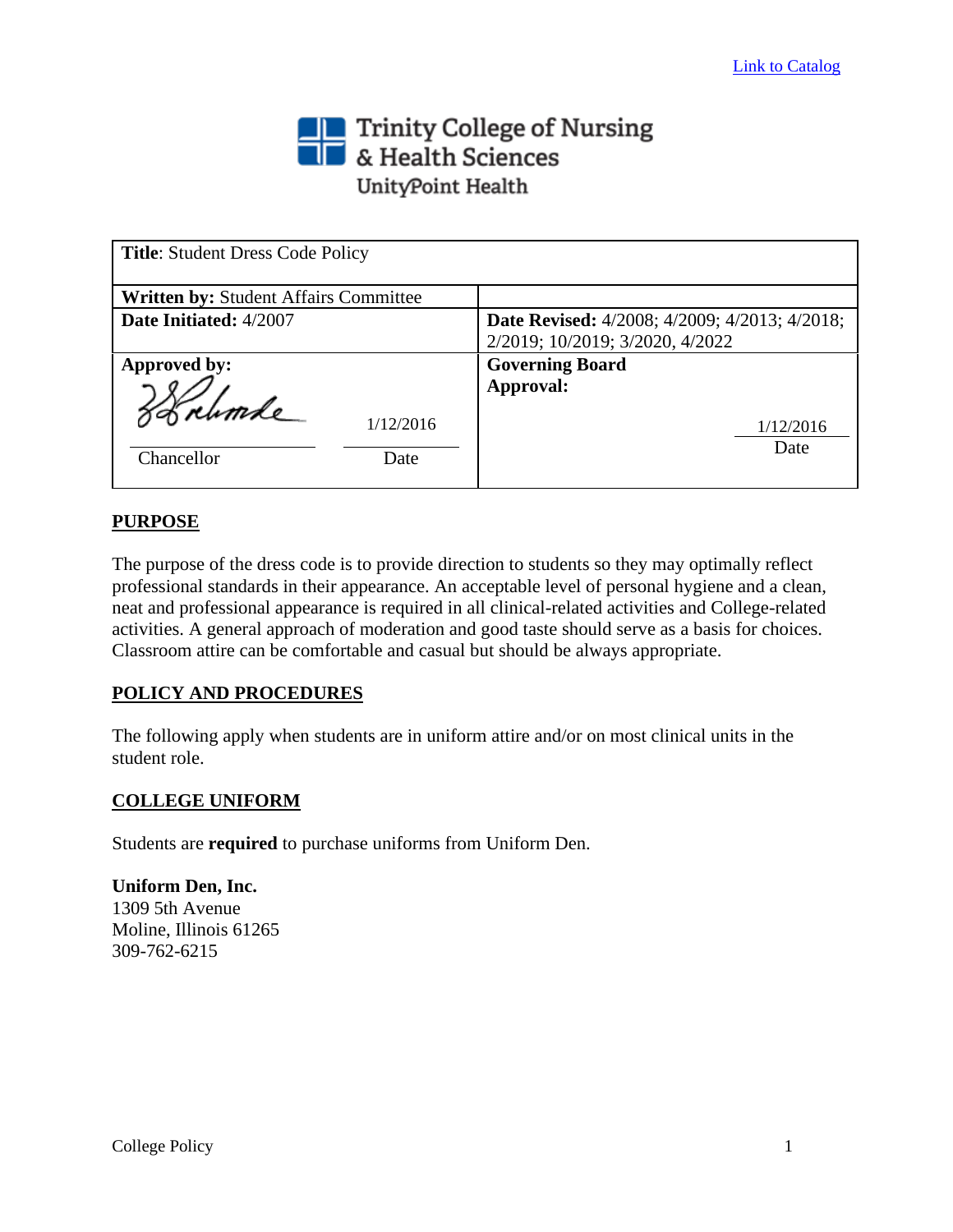

# Women<br>Pants.

| Pants: | Navy, drawstring, or elastic waist band, with the open bottom.              |
|--------|-----------------------------------------------------------------------------|
|        | No jogging pants or cuffed ankle pants.                                     |
| Top:   | Pull over Ciel Blue scrub top. Emblem sewn on left sleeve 2 inches from the |
|        | shoulder seam                                                               |

**Coat:** Navy, with emblem sewn on left chest

**Socks:** Must be white, black, gray, or navy blue and cover the ankle.

**Shoes:** Shoe wear consists of clean, non-permeable, flat professional, nursing, or athletic shoes with closed toes and backs, and slip resistant soles, with no holes. A small colored shoe logo is acceptable. The majority color of the shoe should be white, black, gray, or navy blue with corresponding shoelaces.

\*A maternity uniform is available, if needed. (Pull over Ciel Blue scrub top with navy pants)

| <u>Men</u>    |                                                                                     |
|---------------|-------------------------------------------------------------------------------------|
| Pants:        | Navy, drawstring, or elastic waist band, with the open bottom.                      |
|               | No jogging pants or cuffed ankle pants.                                             |
| Top:          | Pull over Ciel Blue scrub top. Emblem sewn on left sleeve 2 inches from the         |
|               | shoulder seam                                                                       |
| Coat:         | Navy, with emblem sewn on left chest                                                |
| Socks:        | Must be white, black, gray, or navy blue and cover the ankle.                       |
| <b>Shoes:</b> | Shoe wear consists of clean, non-permeable, flat professional, nursing, or athletic |
|               | shoes with closed toes and backs, and slip resistant soles, with no holes. A small  |
|               | colored shoe logo is acceptable. The majority color of the shoe should be white,    |
|               | black, gray, or navy blue with corresponding shoelaces.                             |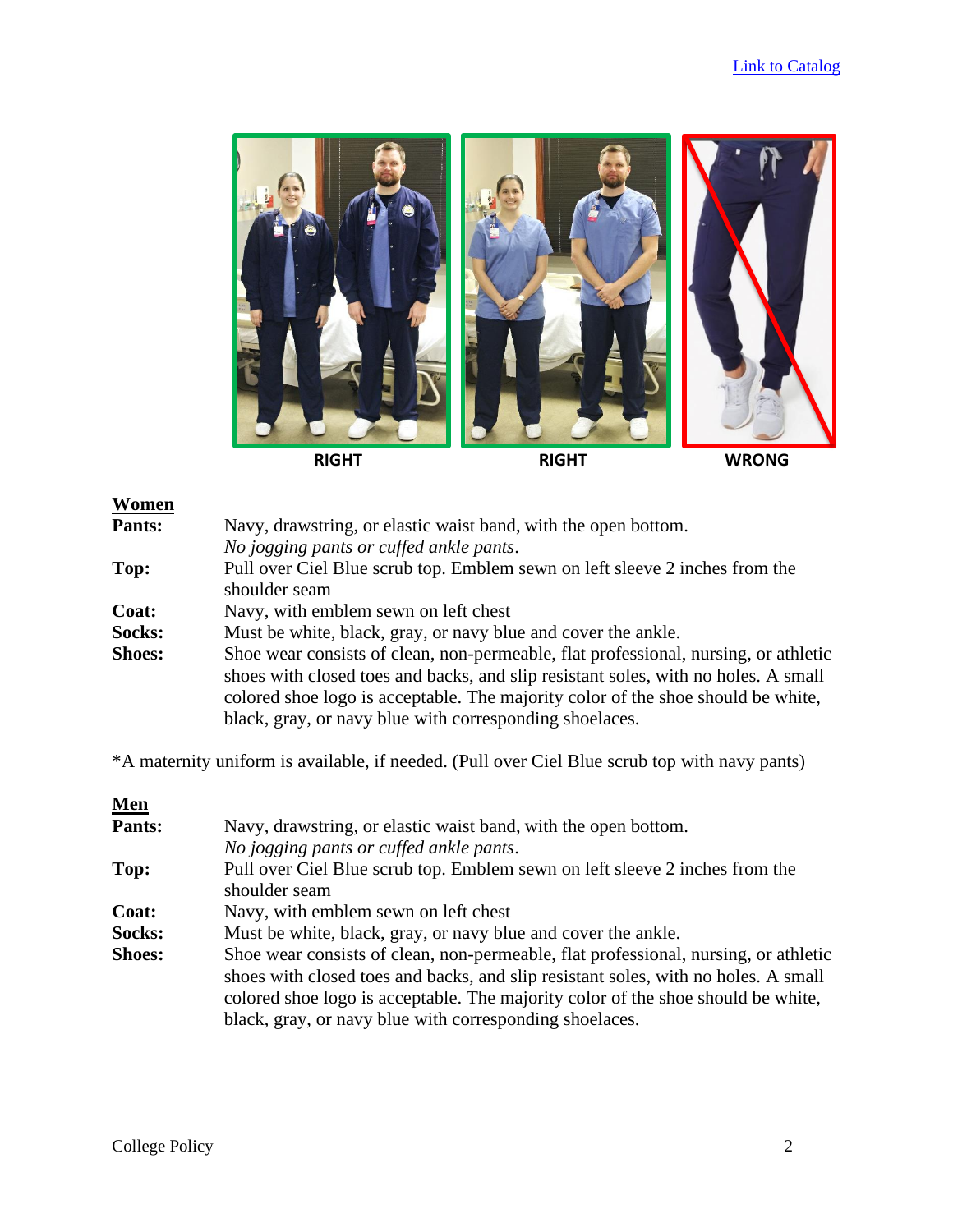#### **Other required items**

- A watch with a second hand.
- A stethoscope (for Nursing students only).
- Uniform should be clean, neat, pressed (not wrinkled), and free of tears/holes.
- For additional warmth students may wear a short sleeve or long sleeve white, black, gray, or navy blue knit shirt (or turtleneck) beneath the uniform pull over Ciel Blue top.

#### **Name badge**

Student name badges are distributed through Student Services. The name badge is utilized for identification purposes. The name badge is an official part of the College uniform. The student's name badge must be worn during clinical assignments and at any time the student is on College or UnityPoint Health premises in the role of student (including the Health Sciences Library, College campus, off-site Trinity facilities, medical center facilities or clinical assignments at other health care facilities). It should be affixed to the collar or lapel so that the name can be easily read. The name badge gives access to campus, the commons, the resource room, and the computer lab daily from 4:30 am – 9:00 pm.

If a name badge is lost, Student Services must be notified, and a replacement will be made available. Students will be assessed a \$25.00 fee for the replacement badge. Badges must be returned at the time of graduation or withdrawal from the College. Students will be assessed a \$25.00 fee for badges that are not returned upon graduation or program withdrawal.

#### **Hygiene**

- Proper body cleanliness, oral hygiene, and use of deodorant must be maintained.
- Strong scents are prohibited, including but not limited to perfume, aftershave, lotions, hair gel, and/or smoke.
- Makeup should be in moderation.

# **Fingernails**

- Hands are to be clean and free of open or infectious lesions.
- Nails must be neatly manicured, no longer than  $\frac{1}{4}$  inch beyond the fingertip.
- Clear unchipped nail polish is permitted. (Nail polish is not permitted in OR and L&D)
- Artificial nail enhancements including tips, wraps, overlays, appliques, acrylics, gels, nail jewelry or other similar items are NOT permitted.

#### **Hair/Eyelashes**

- Head bands (if worn) should be solid white, black, gray, or navy blue in color.
- Hair should be clean, neat, and natural in color.
- Hair should be secured in a way that avoids falling over the shoulders or face.
- Hair accessories (if used) should be professional and compliment the uniform.
- False eyelashes are not permitted.
- For male students a neatly trimmed beard or mustache is acceptable. However clinical facilities may dictate otherwise.